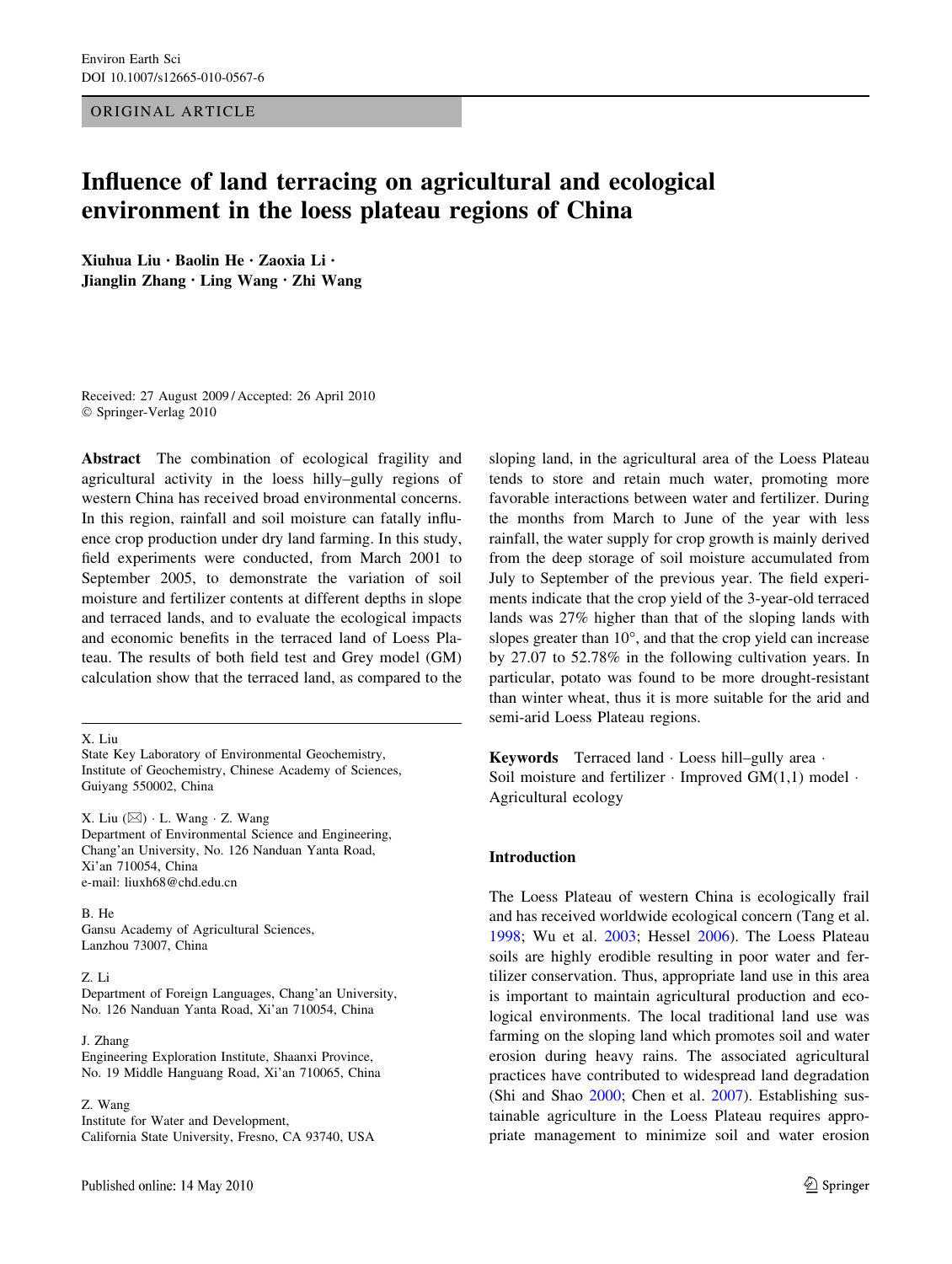(Li [2000\)](#page-10-0). In the semiarid northwest Loess Plateau, the primary conservation and management practice is terracing which increases rainfall infiltration and fertilizer conservation, and reduces erosion (Lu et al. [2009](#page-10-0); Shi and Shao [2000;](#page-10-0) Chen et al. [2007](#page-9-0); Li [2000\)](#page-10-0).

The Loess Plateau of Northwestern China has one of the highest erosion rates in the world. Here, the sloping farmland accounts for 50% of the total farmland, and 70–90% of the Loess hill–gully area (Tang et al. [1998\)](#page-10-0) which is semi-arid with rapid water runoff and soil erosion. Terracing has become an effective measure to control surface runoff, preventing soil and water losses. Terracing changes the condition for crop growth for the fact that the runoff is prevented and the available water and heat is better utilized. Terracing also increases the moisture and nutrient use efficiencies (Li et al. [1994](#page-10-0)) which effectively enhances crop endurance to droughts and diseases and consequently increases crop yield. Accordingly, terracing can not only change the landscape, but also improves the local agricultural environment and the carrying capacity of the land.

A number of factors may influence the water and soil loss in the Loess Plateau. Hessel [\(2006](#page-9-0)) pointed out that the high sediment concentration in the runoff water is a characteristic feature of the Loess Plateau. It is probably caused by the erodible materials on steep slopes, the characteristics of the loess, and the harsh climate that results in low plant cover. Terracing changes the slope gradient, shortens the slope length, and thus clearly alters the pattern of water and soil conservation. Terracing is now the primary and standard measure to prevent soil and water losses in the Loess hilly–gully regions of China. Previous studies of the terraced land have mainly focused on the single index, either soil moisture or soil fertilizer. After terracing, the soil can retain rainfall of up to 100–200 mm in a single rain event without causing surface runoff (Zhao [1983](#page-10-0)). Furthermore, water erosion rates on the terraces are very low, generally less than 1 kg  $m^{-2}$  year<sup>-1</sup>, unless the slope tangents exceed 0.1 (Quine et al. [1999a,](#page-10-0) [b\)](#page-10-0).

Jiao et al. ([1999\)](#page-10-0) analyzed the water and soil retention capacities of terraces in the Loess Plateau under different rainfall conditions. Results indicated that if the rainfall index  $Pi_{30}$  [calculated as rainfall (P) multiplies the maximum 30-min rainfall intensity] is less than 4.4 mm<sup>2</sup>/min while  $i_{30}$  < 0.28 mm/min, the level terrace cannot reach its full water holding capacity. When  $Pi_{30}$  varies between 4.4 and 50 mm<sup>2</sup>/min while  $i_{30} > 0.28$  mm/min, the terrace's water and soil retention rate is 100%; and when  $Pi_{30} > 50$  mm<sup>2</sup>/min and  $i_{30} > 0.28$  mm/min, water and soil retention decreases with increasing  $Pi_{30}$ . In the loess Plateau, water and soil loss is generally more sensitive to slope gradient and slope length, and the slope gradient is more readily causing runoff and erosion (Zhang et al. [1999](#page-10-0)).

Comparing two slopes at  $14^{\circ}40'$  and of  $28^{\circ}52'$  in the study of Jiao et al. [\(1999](#page-10-0)), the annual runoff volume ratio was 1:1.4; it is 1:2.52 with wash loads (eroded soil included). The ratios for the single rainstorm event would be 1:2.27 without wash loads and 1:2.12 with wash loads. When the length of the slope is increased by  $40-67\%$ , the annual runoff volume is increased by 2–3% without wash loads and 26–50% with wash loads; for single rainstorm events, the runoff volume is increased by 18–21% without wash loads, 49–55% with wash loads. The test also showed that for a single rainfall event of 95 mm, with an average rainfall intensity of 0.075 mm/min and maximal intensity of 1.2 mm, the terrace water retention rate is 92%. If a rainfall event of 150 mm has an average intensity of 0.075 mm/min, there is no water or soil loss from the terrace, and when it rains for 20 consecutive days, giving a total of 131.2 mm, the loss rate of water and soil is only 1.0%. Therefore, there is profoundly more soil moisture retained in the terraced land than in sloping land. In the newly built terraces, water retention capacity increased by 26.2%, and in older terraces (more than 3 years old) the water retention increased by 59.5%.

According to our monitoring in the Yulingou watershed of Zhuanglang county, Gansu province, during one rainfall event with a total precipitation of 101.4 mm and mean intensity of 23.1 mm/h, the sloping land generated a runoff volume of  $247.5 - 452$  m<sup>3</sup>/ha and  $57 - 124.5$  t/ha of soil wash load; the terraced land did not produce any runoff. This indicates that terracing has profound effect on the water and soil retention in the loess hilly and gully areas (also see Paningbatan et al. [1995;](#page-10-0) Quine et al. [1999a,](#page-10-0) [b](#page-10-0); Dijk and Bruijnzeel [2003](#page-9-0)).

Meanwhile, the level terraces clearly retain nutrients. Following the terracing of sloping land, the first year crop yield may be reduced, but soil improvement and nutrient accumulation can be accelerated by fertilizing. Tests in the same terraced lot of Jiao et al. [\(1999](#page-10-0)) showed that the total nitrogen and organic content increased by 150 and 78%, respectively, in 20 years from 1961 to 1981. Between 1961 and 1964, the average total nitrogen and organic content in the terraced lots were, respectively, 33 and 25% higher than that on the sloping land. After 1964, the older terraced lands, the total nitrogen increased by 76.5%, the total phosphorus by 10% and the organic matter increased by 87%. Another field test (Chen [2001](#page-9-0)) in Zhuanglang County of Gansu Province showed more advantages of the terraced land. In a new terrace, the fast acting nutrients content was 0.38–9.74% higher than in the sloping land, the crop evapotranspiration was 14.9% higher and the average crop yield was 20.7% higher. In the older terraces ( $>3$  years), there are greater increases in nutrient content, soil moisture and crop yield. The whole County's average crop yield from the terraced fields was 2,430 kg/ha in the period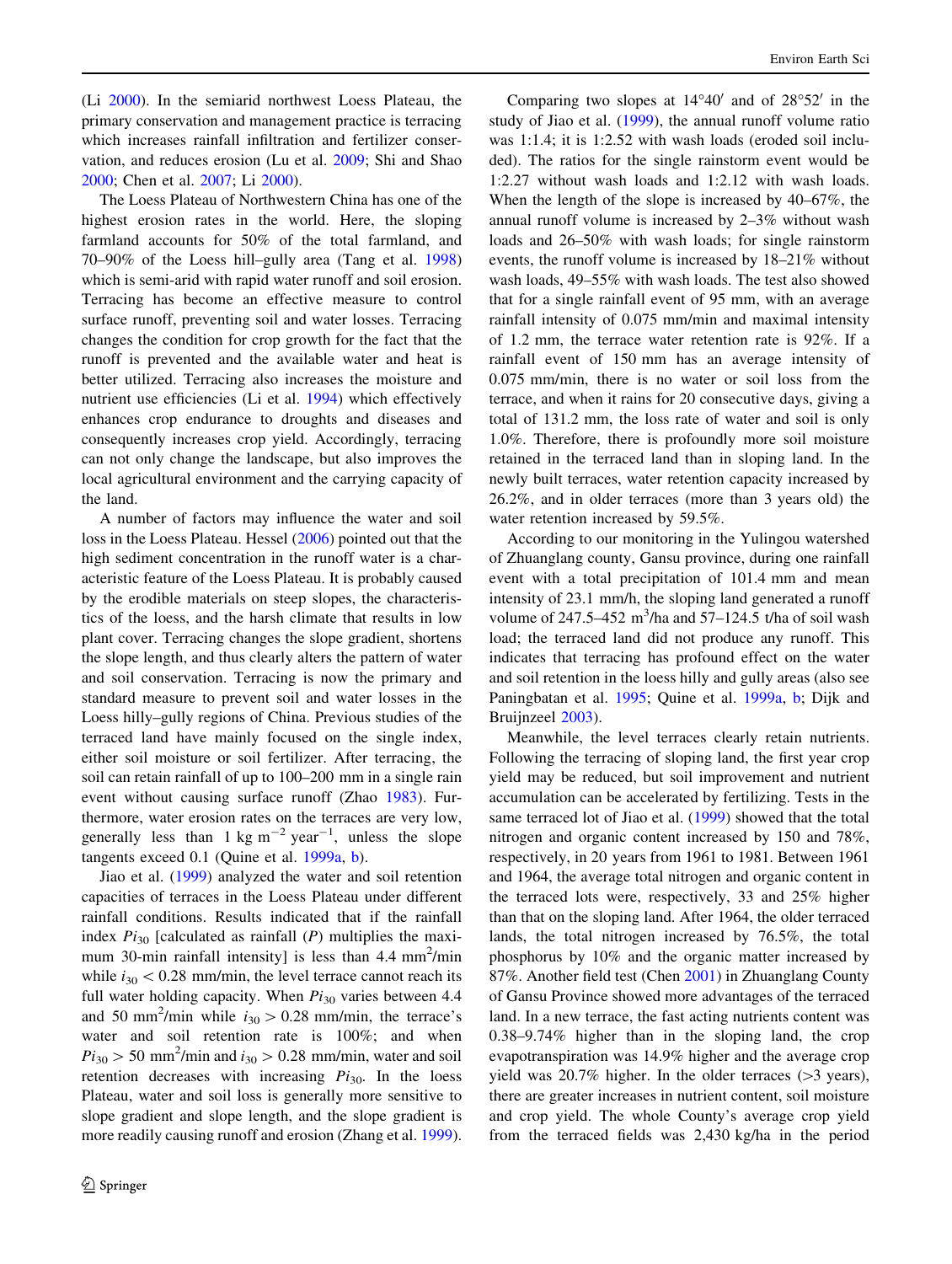1992–1997, which may account for 34% of the yield potential from precipitation. In the sloping farmland, the average yield was only 1391 kg/ha, accounting for about 18% of the yield potential from precipitation. The year 1997 was a dry year (50-year return period) with sever droughts and expectations for low crop yield. However, the average crop yield from the terraced fields reached 2,292 kg/ha, which is 12% higher than the average yield (2,010 kg/ha) of 1992, a normal hydrologic year. The average yield from the sloping land was only 1,080 kg/ha which is 25% less than 1,444.0 kg/ha in 1992. This clearly shows that the terraced land can not only conserve more precipitation water, but also supply the moisture continuously through the dry year, so that the crop yield is better guaranteed.

Nevertheless, the dynamics of moisture content, water conservation and soil fertilizer efficiencies of the terraced and slopping lands are not yet fully understood, particularly regarding the variation of moisture and its movement at different depths. In addition, the variation of soil moisture and fertilizer dynamics in the old terraced lands has not been fully examined. Further studies are also needed to understand the integrated effects of moisture and fertilizer increase on the ecological environment of the Loess Plateau.

To decipher the complicated interactions between soil moisture and soil fertilizer, improved Grey System Model (GSM) has been widely applied in the field for prediction and decision making due to its lower requirement for original data and high precision (Peng and Kirk [1999](#page-10-0); Hsu and Wen [2000](#page-9-0); Zhang and Li [2002\)](#page-10-0). It is a relatively fast and effective means of studying the effects of terrace water storage.

The objectives of this study are to experimentally investigate the detailed processes controlling: (1) the changes in soil moisture and nutrients through vertical loess profiles in terraced versus sloping land; (2) crop production potentials of the terraced versus sloping land, and (3) the agricultural and ecological environments of the terraced versus sloping land. The grey system model was used to simulate the meteorological conditions for better crop yield.

## Materials and methods

#### Descriptions of the study area

The study area is located in the western part of the Loess Plateau (35°03′23″-35°28′26″, 105°46′15″-106°23′45″) at altitudes varying between 1,400 and 2,587.5 m. The soil is sandy loam of loess origin. The climate is semiarid with the mean annual precipitation of about 547 mm. Nearly 60% of



Fig. 1 Location of the study area of the Zhuanglang County in China

the annual rainfall is received between July and September. The mean annual temperature is  $7.9^{\circ}$ C with a maximum of  $25^{\circ}$ C (July) and a minimum of  $-10.6^{\circ}$ C (January). The average annual potential evaporation is 1,310.2 mm.

Zhuanglang County is located in the middle of Gansu Province (Fig. 1) and covers about  $1,550 \text{ km}^2$ . It belongs to the third sub-region in the loess hilly–gully area. Land with a slope below  $5^{\circ}$  covers about 8.6% of the area. Land with slope between  $5^{\circ}$  and  $15^{\circ}$  covers about 14.9, 46.6% for land between  $15^{\circ}$  and  $25^{\circ}$ ,  $16.1\%$  for steep land between  $25^{\circ}$ and  $35^{\circ}$ , and  $13.3\%$  for extremely steep land with slope over 35°. The density of population in 2003 was 204 persons per square kilometers.

Construction of large-scale terracing across the entire County started in the 1960s, and by 1997 the total area of terraced fields reached 62,998 ha, accounting for 91.74% of the sloping land of the County (with slopes greater than  $25^{\circ}$ ). The high-quality terraces cover about 53,546 ha, or 82% of the terraced fields (Yue [1998](#page-10-0)). In 1998 almost the entire County was terraced. The terraced fields account for 95% of the total arable land. After terracing, the local output of crops clearly increased.

## Experimental design

Field experiments were designed and conducted on both the terraced and sloping lands in the local villages called Yulingou Valley and Hezhuangping of Zhanglang County (Fig. [2\)](#page-3-0). The widths of the terraces are generally in the range of 2–10 m. Some of the terraces are used as tree plant orchards, while others are used to grow annual crops (e.g. wheat, potatoes, and corn).

Fore terraced fields were selected in the two villages. Each field contains three plots. Thus, a total of 12 terraced plots were used for the experiment. On the sloping land, ten plots were selected on natural slopes varying between 10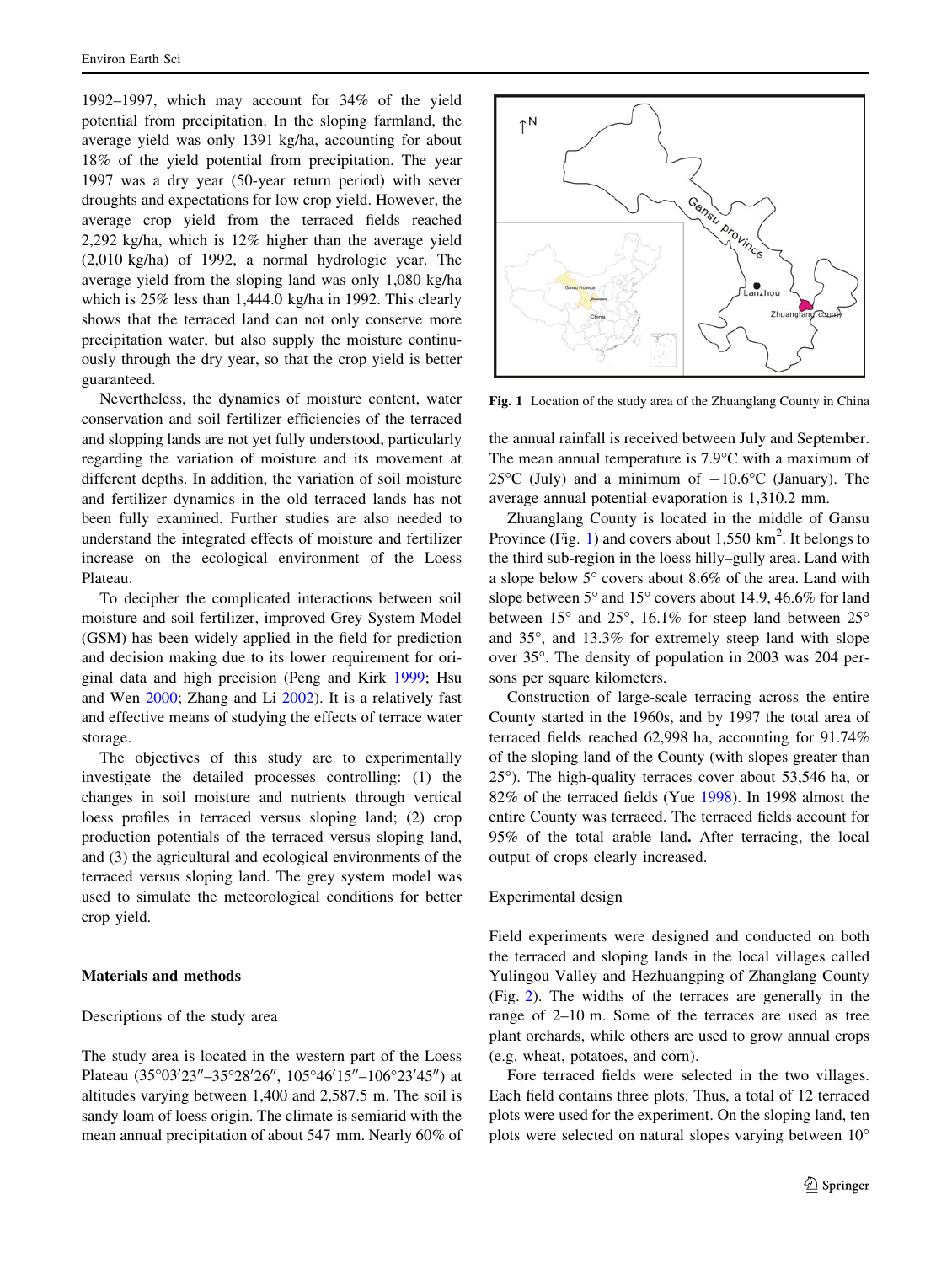<span id="page-3-0"></span>

Fig. 2 Location of the study area in the Zhuanglang County

and 25°. All of the sloped lands were facing southeast and planted with wheat.

According to the distribution depth of crops roots, we measured soil moisture at multiple depths 0–20, 20–40, 40– 60, 60–80, 80–100 and 100–200 cm in the terrace land. In the sloping land, measurements were done at shallower depths 0–20, 20–40, 40–60 cm due to limited moisture penetration. Soil samples were obtained by extracting a 200 cm long core at each sampling location. From this core, three 30–50 g replicate soil samples were taken from each depth. Soil organic matter content, total N, total P, bioavailable N and P were also measured from each sample.

The soil–water content was determined using the ovendrying method. Samples were pre-weighed, dried in the oven for 24 h at  $105^{\circ}$ C, then weighed again. The difference between the moist and oven-dry weights is the weight of water contained in the soil. The percentage weight of the soil samples is presented in Tables 1, [2,](#page-4-0) [3.](#page-4-0)

In addition, we gathered information on crop production in the slopping land and the terraced lands of different ages (see Table [4](#page-4-0)), as well as other County statistics from the Center of Agricultural Experiment Station of Zhuanglang County.

The experiments started on 1 March 2001 and ended on 16 September 2005. Samples were taken twice a month on the 1st and 16th day of the month throughout the study period.

## Numerical modeling

In dryland farming of wheat and potato, the main crops of Zhuanglang County, precipitation, especially the infiltrated effective precipitation, is the most important factor impacting crop yield. A quantitative correlation between precipitation and potential crop yield is important for estimating the water use efficiencies. Thus, we conducted grey system modeling using the improved  $GM(1,1)$  model to simulate the correlation between crop yields and precipitation.

Grey system theory has been applied widely in engineering and management (Peng and Kirk [1999;](#page-10-0) Hsu and Wen [2000](#page-9-0); Zhang and Li [2002](#page-10-0)). Because in Zhuanglang County the factors influencing crop production are many and complex, both the input factors and outputs all pertain the grey system characteristics (Deng [1992;](#page-9-0) Wang and Li [1999](#page-10-0)). The improved  $GM(1,1)$  model can be to simulate the efficiency of meteorological conditions for crop yields. Generally in the dry land farming areas of the loess plateau, effective rainfall or soil moisture is a main factor controlling the crop outputs while other conditions, such as fertilization, mechanization and cultivation techniques, are kept steady or improving (Chen [2001\)](#page-9-0). The crop output can be divided into two parts according the model (Wang and Li [1999](#page-10-0)):

$$
X = X_1 + X_2 \tag{1}
$$

where X is crop output,  $X_1$  is called trending output, or agricultural productivity due to improvements of agricultural techniques,  $X_2$  is called meteorological output, reflecting effects of precipitation, temperature, sun light and hazardous weather conditions such as hailstorm and frost which occur regularly in Zhuanglang County.

Following is the modeling procedure of the improved Grey  $GM(1,1)$ , an original factor series is assumed to be (Wang and Li [1999\)](#page-10-0):

Table 1 The variation of soil moisture in sloping fields and terraced fields at 0–60 cm deep (%)

| Month          | Terraced fields $(\% )$ |              |              | Sloping fields $(\%)$ |              |              | Terraced fields increased $(\%)$ |              |              |
|----------------|-------------------------|--------------|--------------|-----------------------|--------------|--------------|----------------------------------|--------------|--------------|
|                | $0-20$ (cm)             | $20-40$ (cm) | $40-60$ (cm) | $0-20$ (cm)           | $20-40$ (cm) | $40-60$ (cm) | $0 - 20$ (cm)                    | $20-40$ (cm) | $40-60$ (cm) |
| 3              | 16.22                   | 18.22        | 13.99        | 17.15                 | 18.09        | 13.73        | $-4.8$                           | 0.72         | 1.89         |
| $\overline{4}$ | 21.31                   | 20.34        | 17.96        | 19.81                 | 18.00        | 16.92        | 7.57                             | 13.00        | 6.15         |
| 5              | 14.31                   | 18.17        | 16.05        | 14.13                 | 17.31        | 16.11        | 1.28                             | 4.96         | 0.37         |
| 6              | 19.51                   | 19.19        | 18.43        | 19.06                 | 18.48        | 18.21        | 2.57                             | 3.8          | 1.2          |
|                | 8.00                    | 9.75         | 10.07        | 6.70                  | 8.79         | 8.91         | 19.40                            | 10.92        | 13.02        |
| Average        | 15.87                   | 17.13        | 15.13        | 15.37                 | 16.13        | 14.78        | 5.2                              | 6.68         | 4.53         |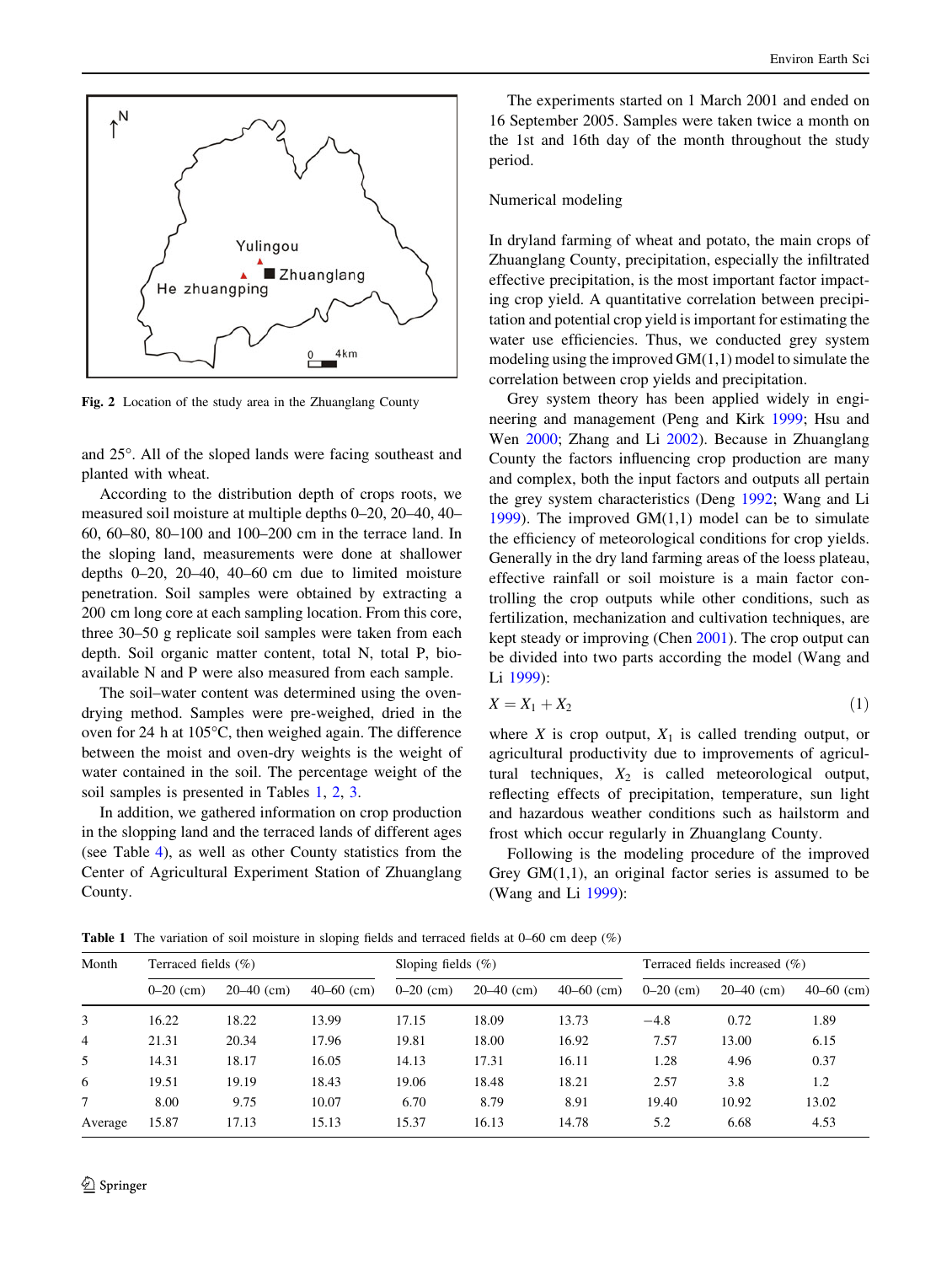<span id="page-4-0"></span>Table 2 The vertical change of soil moisture (%) in terraced land

| Month                              | $0 - 40$ cm | $40 - 100$ cm | $100 - 200$ cm |
|------------------------------------|-------------|---------------|----------------|
| 4                                  | 11.61       | 11.20         | 15.59          |
| 5                                  | 11.38       | 13.80         | 14.88          |
| 6                                  | 10.92       | 11.56         | 13.44          |
|                                    | 13.62       | 12.80         | 15.50          |
| Coefficient of<br>variation $(\%)$ | 10.06       | 9.66          | 6.69           |

Table 3 Winter wheat soil moisture (%) variations in terraced land

|                 |       |       |       |       | Month $0-20$ cm $20-40$ cm $40-60$ cm $60-80$ cm $80-100$ cm $100-200$ cm |       |
|-----------------|-------|-------|-------|-------|---------------------------------------------------------------------------|-------|
| $\overline{4}$  | 11.49 | 11.73 | 10.46 | 11.17 | 11.96                                                                     | 15.59 |
| -5              | 12.11 | 10.64 | 11.06 | 13.32 | 17.03                                                                     | 14.88 |
| -6              | 10.32 | 11.51 | 12.84 | 11.47 | 10.38                                                                     | 13.44 |
| $7\phantom{.0}$ | 12.69 | 14.55 | 12.77 | 12.64 | 12.99                                                                     | 15.50 |

$$
X^{(0)}(k) = \left\{ x^{(0)}(1), x^{(0)}(2), \dots, x^{(0)}(n) \right\},\tag{2}
$$

where  $x^{(0)}(i)$  corresponds to the output at time *i*.

The accumulated generating operation (AGO) formation of  $x^{(0)}$  is

$$
X^{(1)}(k) = \left\{ x^{(1)}(1), x^{(1)}(2), \dots, x^{(1)}(n) \right\},\tag{3}
$$

where  $x^{(1)}(k) = \sum_{i=1}^{k} x^{(0)}(i)$ ,  $k = 1, 2, ..., n$ .

From Eq. [2,](#page-3-0) the following first order differential equation can be formed:

$$
\frac{dx^{(1)}(t)}{dt} + ax^{(1)}(t) = u, \quad t \in [0, \infty),
$$
\n(4)

where  $\frac{dx(t)^{(1)}}{dt}$  is the grey differential coefficient of series, a,  $u$  are parameters to be estimated. In order to estimate the

Table 4 Crop production in terraced land constructed in different years

| Terraced field age                     | Average<br>output<br>(kg/ha) | <b>Increased Output</b><br>relative to $10^{\circ}$<br>sloping fields<br>(kg/ha) | Increased rate<br>relative to $10^{\circ}$<br>sloping fields<br>(%) |
|----------------------------------------|------------------------------|----------------------------------------------------------------------------------|---------------------------------------------------------------------|
| The first year                         | 2,935.05                     | 102.0                                                                            | 3.60                                                                |
| 3 years' construction                  | 3,600.0                      | 766.95                                                                           | 27.07                                                               |
| 5 years' construction                  | 3,833.4                      | 1,000.35                                                                         | 35.31                                                               |
| 7 years' construction                  | 4,328.4                      | 1,495.35                                                                         | 52.78                                                               |
| Sloping fields<br>with $10^{\circ}$ up | 2,833.05                     |                                                                                  |                                                                     |

The parameter vector  $\hat{a}$  can be estimated using the leastsquare method, i.e.

$$
\hat{a} = [B^{\mathrm{T}}B]^{-1}B^{\mathrm{T}}y_n,
$$
\n(6)

\nwhere  $\hat{a} = [a, u]^{\mathrm{T}}, y_n = [x^{(0)}(2), x^{(0)}(3), \ldots, x^{(0)}(n)]^{\mathrm{T}}$  and

\n
$$
B = \begin{bmatrix} -z^{(1)}(2) & 1 \\ -z^{(1)}(3) & 1 \\ \ldots & \ldots \\ -z^{(1)}(n) & 1 \end{bmatrix}.
$$
\n

The solution of Eq. 4 can be obtained after the parameter vector  $\hat{a}$  (Eq. 6) is estimated.

Obtaining the estimate of  $x^{(1)}(t)$ , while assuming  $x^{(1)}(t)|_{t=1} = x^{(0)}(1)$  leads to

$$
\hat{x}^{(1)}(t) = \left[x^{(0)}(1) - \frac{u}{a}\right] e^{-a(t-1)} + \frac{u}{a}
$$
\n(7)

and 
$$
\hat{x}^{(1)}(k+1) = \left[x^{(0)}(1) - \frac{u}{a}\right]e^{-ak} + \frac{u}{a}.
$$
 (8)

Applying inverse accumulated generating operation (IAGO) to Eq. 9 leads to:

$$
\begin{cases}\n\hat{x}^{(0)}(1) = x^{(0)}(1), & k = 1; \\
\hat{x}^{(0)}(k+1) = \hat{x}^{(1)}(k+1) - \hat{x}^{(1)}(k) = (1 - e^a) \left[ x^{(0)}(1) - \frac{u}{a} \right] e^{-ak} & k = 1, 2, \dots, n-1.\n\end{cases}
$$
\n(9)

parameters  $a$  and  $u$ , Eq. 4 is expressed as (integral over [ $k$ ,  $k + 1$ ] to replace  $x^{(1)}(t)$  in Eq. 4)

$$
x^{(0)}(k+1) = -az^{(1)}(k+1) + u \quad k = 1, 2, ..., n-1,
$$
\n(5)

where  $z^{(1)}(k)$  is the background value which is defined as

$$
z^{(1)}(k) = \frac{x^{(1)}(k+1) - x^{(1)}(k)}{\ln^{(1)}(k+1) - \ln^{(1)}(k)}.
$$

Since 1992, the Zhuanglang County gradually implemented the dryland farming agricultural techniques entirely. These output data comply with the request of the improved  $GM(1,1)$  model. Thus, applying Eqs. [2](#page-3-0)–9 to data of annual output of winter wheat and potato, respectively, of Zhuanglang County from 1992 to 2005, one can calculate and obtain  $X_1$  and  $X_2$ . The results are shown in Table [5.](#page-5-0)

According to the results of numerical modeling (Table [5\)](#page-5-0), the  $X_2$  values of Annual Winter wheat output and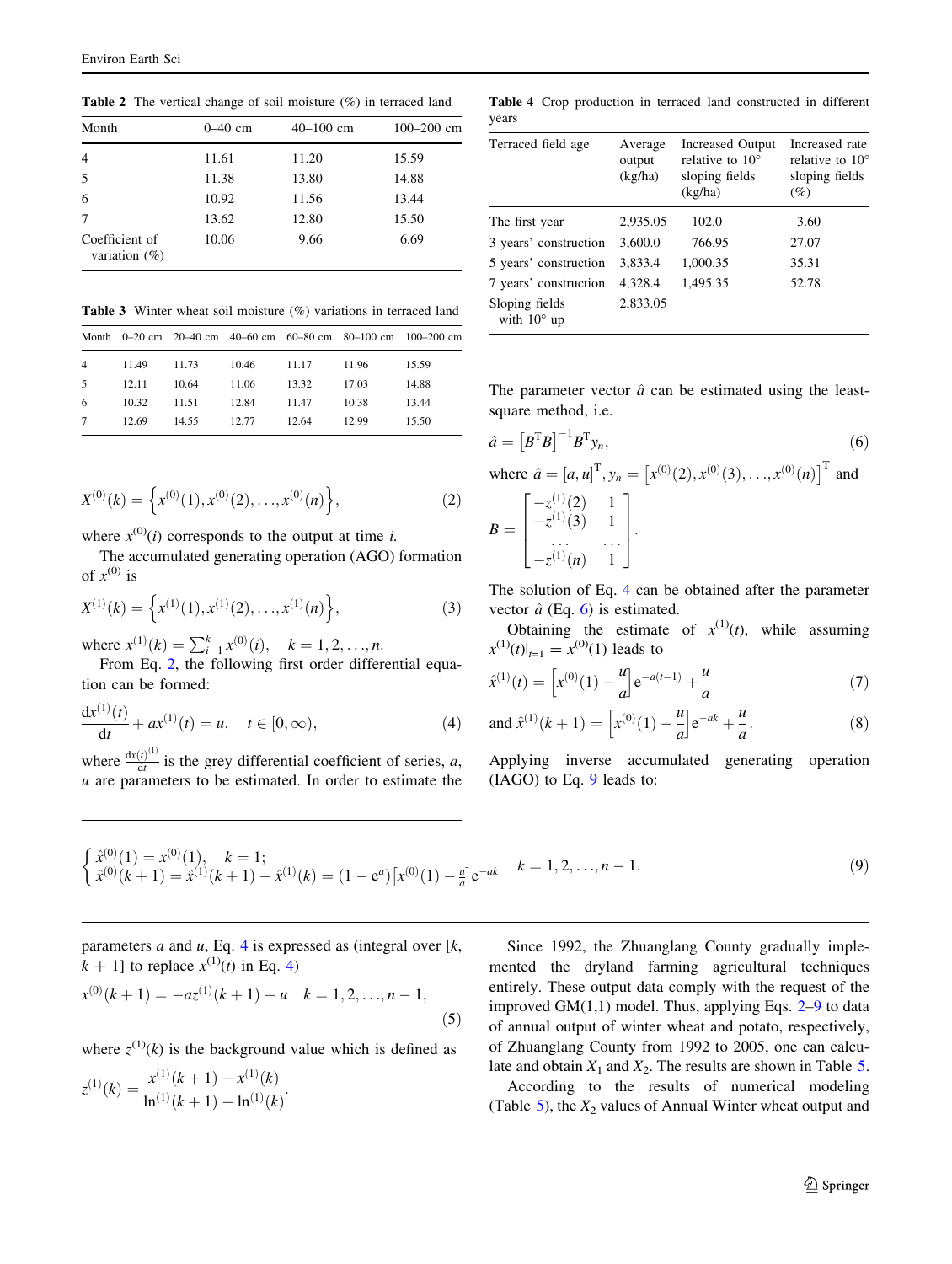| Year |          | Annual winter wheat output (kg/ha) |           | Annual potato output (kg/ha) |          |           |  |  |
|------|----------|------------------------------------|-----------|------------------------------|----------|-----------|--|--|
|      | X        | $X_1$                              | $X_2$     | X                            | $X_1$    | $X_2$     |  |  |
| 1992 | 1,614.5  | 1,614.5                            | $\Omega$  | 2,039.905                    | 2,039.90 | $\Omega$  |  |  |
| 1993 | 1,985.9  | 1,584.7                            | 401.20    | 2,099.90                     | 2,262.64 | $-162.76$ |  |  |
| 1994 | 1,721.95 | 1,630.3                            | 91.60     | 2,054.90                     | 2,334.58 | $-279.68$ |  |  |
| 1995 | 1,140.84 | 1,677.31                           | $-536.47$ | 2,129.90                     | 2,408.81 | $-278.91$ |  |  |
| 1996 | 1,779.64 | 1,725.63                           | 54.01     | 2,849.86                     | 2,485.40 | 364.46    |  |  |
| 1997 | 1,803.84 | 1,775.34                           | 28.50     | 2,369.88                     | 2,564.42 | $-194.53$ |  |  |
| 1998 | 1,915.51 | 1,826.48                           | 89.02     | 3,104.84                     | 2,645.96 | 458.88    |  |  |
| 1999 | 1,566.46 | 1,879.10                           | $-312.64$ | 3,014.85                     | 2,730.08 | 284.76    |  |  |
| 2000 | 1,408.46 | 1,933.23                           | $-524.77$ | 3,389.83                     | 2,816.89 | 572.9     |  |  |
| 2001 | 2,230.27 | 1,988.92                           | 241.35    | 2,624.86                     | 2,906.45 | $-281.58$ |  |  |
| 2002 | 2,366.11 | 2,046.22                           | 319.89    | 2,444.87                     | 2,998.86 | $-553.98$ |  |  |
| 2003 | 2,258.49 | 2,105.16                           | 153.32    | 2,369.88                     | 3,094.21 | $-724.33$ |  |  |
| 2004 | 2,345.02 | 2,165.81                           | 179.19    | 2,460.01                     | 3,192.59 | $-732.59$ |  |  |
| 2005 | 2,526.01 | 2,228.20                           | 297.80    | 2,534.21                     | 3,294.10 | $-760.10$ |  |  |

<span id="page-5-0"></span>Table 5 Crops' meteorological output of winter wheat and potato

Fig. 3 Relationship between  $X_2$  of winter wheat and precipitation (1992–2005) in Zhuanglang



Fig. 4 Relationship between  $X_2$ of potato and the precipitation (1992–2005) in Zhuanglang

Annual Potato output before the year of 1998 all have high relevance with rainfall, but after this time the relevance decreased gradually (Figs. 3, 4). By correlation analysis of winter wheat output and potato output during 1992–1998, the correlation coefficient are 0.618, 0.435, respectively, The results explain that the crop water requirement during the growing period (from March to June) is mainly derived from the deep storage of soil moisture. The main reason is that the terrace can increase the moisture storage and the production of crops in this area.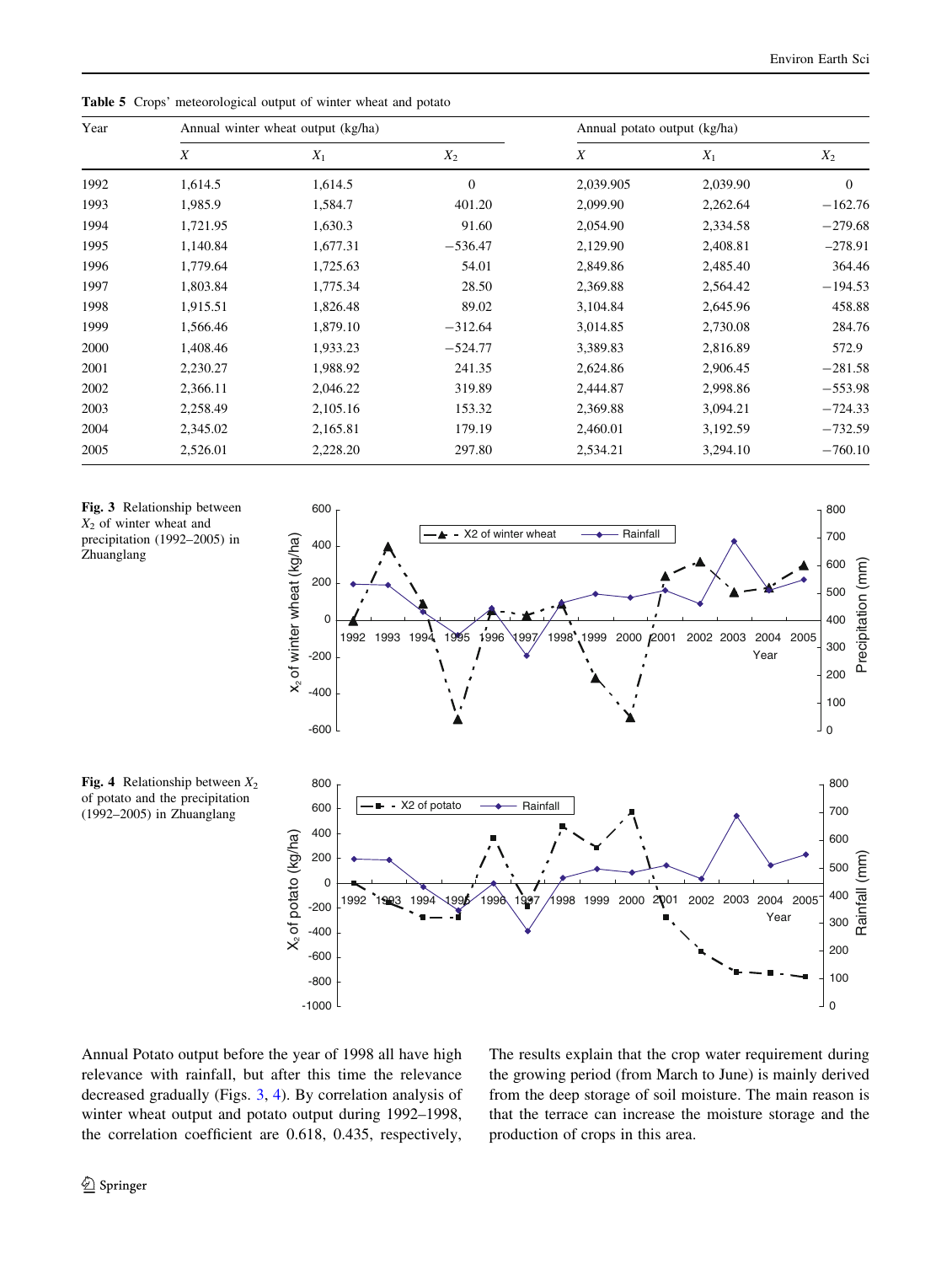<span id="page-6-0"></span>The above results also explain that the potato is more drought-resistant than winter wheat, and it is more suitable for this region. It is indeed a reality that in recent years, the potato growing area is rapidly increasing and it has become a high-quality specialty crop from this region.

## Results and discussion

According to the monitoring results, terraces built within 1 year contain more soil moisture than the sloping land. Water conservation in the terraces increased continuously over the years mainly within the top 60 cm of soil. Compared to the sloping land, the top 60-cm water conservation increased by 9.15–46.41 mm, representing an average moisture content increase of 8.9–14.45% (maximum being 46.1%) during the crop growing period (Table [1\)](#page-3-0).

Field monitoring indicated that the land type, direction of slope and land use type can influence the soil moisture conservation. Land use type (terracing or not) plays an important role in water conservation, causing the major differences in crop growth that are most markedly shown in the root growth. In sloping land, crop roots are superficial, and absorb only shallow water at depths less than 40 cm. Their consumption of shallow water is 6.6–7.7 mm more than in the terraced land. However, in the terraced fields where the crop root is deeper, water consumption at depths of 40–180 cm was 41.3–46.4 mm more than in the sloping land. Additionally, during the growing period, crops in terraces can absorb more water than in sloping land, thus increasing the uptake of deep moisture and reducing evaporation losses.

The monitoring study also indicated that during the study period of 3 years when more terraces were constructed, the soil fertility in the terraces has increased while the soil moisture remained relatively steady. Compared with a  $15^{\circ}$  slope the soil organic content of the terraced land increased by 26%, total N by 8%, total P by 4%, fast acting N by 12%, and fast acting P by 20%. Based on the 3 year continuous investigation in He Zhuangping village of Zhuanglang County and compared with sloping land with slope greater than  $10^{\circ}$ , crop production from the terraces (older than 3 years) was 27% higher. Additionally, with increase in the age of the terraces in the first 3 years, the crop production increased by 27.07 to 52.78% (Table [4\)](#page-4-0).

The above monitoring and planting tests show that terracing creates better conditions for water and nutrient conservation than the sloping land, especially in the 40–180 cm depths. The crops can effectively use them during the dry season, thus terracing creates much more favorable conditions for crop growth.

As shown in Table [2,](#page-4-0) the vertical soil moisture changes can be divided into three layers. The top activity layer between 0 and 40 cm is influenced directly by weather and



Fig. 6 The annual output of potato and winter wheat during 1949–2005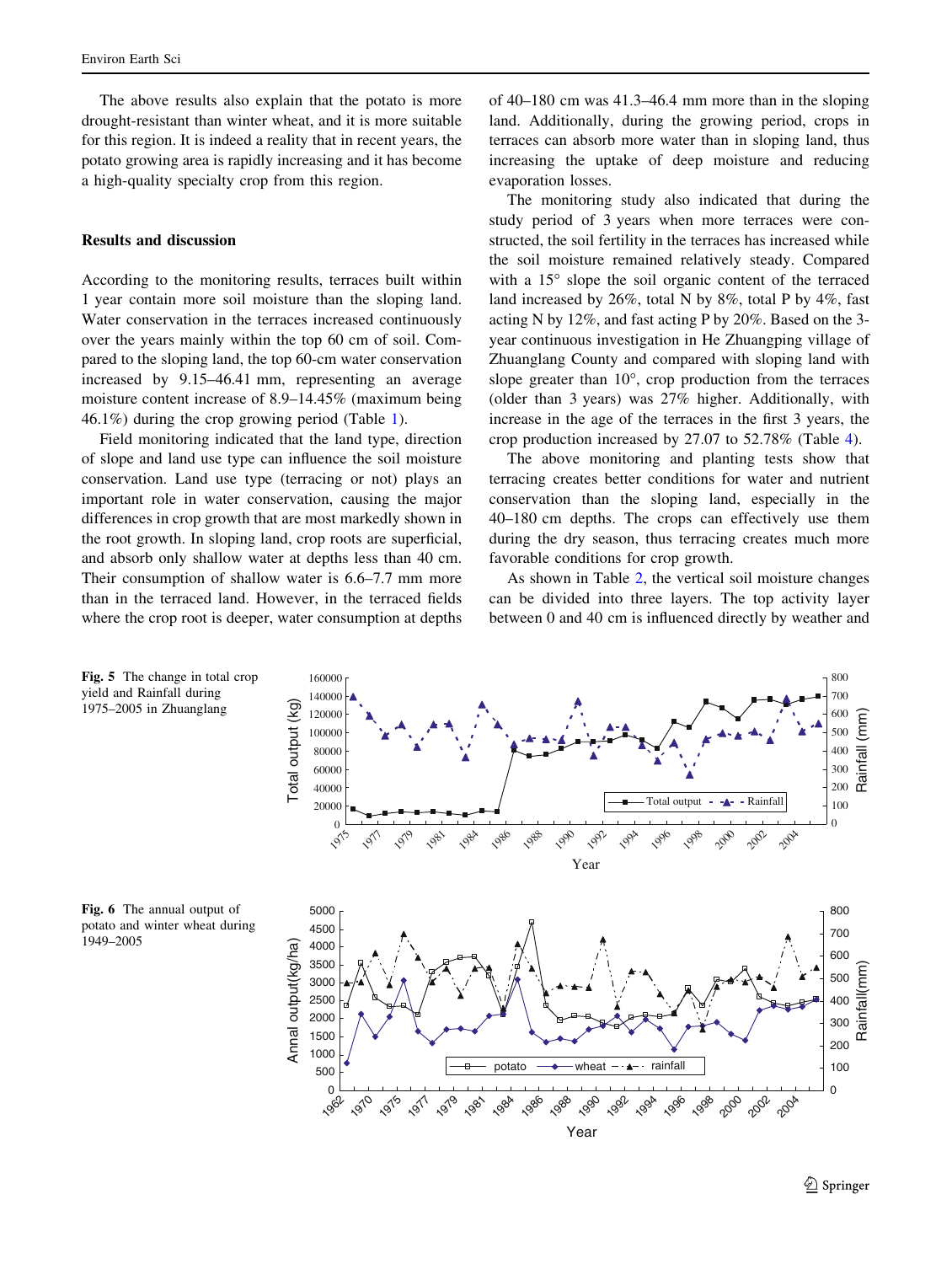| <b>Table 0</b> Kunon modulus and croston modulus of terraced neigs in unferent periods |           |           |           |           |           |  |  |  |
|----------------------------------------------------------------------------------------|-----------|-----------|-----------|-----------|-----------|--|--|--|
| Year                                                                                   | 1964–1969 | 1970–1980 | 1981–1992 | 1993-1997 | 1964-1997 |  |  |  |
| Runoff $(10^4 \text{ m}^3)$                                                            | 418.32    | 8.764.8   | 10.185.76 | 3,120.8   | 61,652.4  |  |  |  |
| Erosion $(10^4 t)$                                                                     | 43.3      | 907.2     | 1.054.3   | 323.0     | 6,381.33  |  |  |  |

<span id="page-7-0"></span>Table 6 Runoff modulus and erosion modulus of terraced fields in different periods



Fig. 7 Zhuanglang's terraced view in the summer (2006)

anthropogenic factors. The soil moisture varies greatly, and in the crop growth period it changes from 10.92 to 13.62% with a coefficient of variation of 10.06%. The second layer between 40 and 100 cm below the surface shows a gradual change but wide variations in soil moisture. This layer is influenced by precipitation, evaporation and crop water absorption. Throughout the crop growing period the soil moisture in this layer changed from 11.56 to 13.80%, with a coefficient of variation is 9.66%. The third layer between 100 and 200 cm has small variations in soil moisture, showing that it is seldom influenced by weather and crop roots. In the entire crop growing period the soil moisture in these depths changed from 13.44 to 15.59%, with a coefficient of variation of 6.69%.

For winter wheat, the soil moisture in the terraced wheat field (Table [3](#page-4-0)) showed that during months from April to June there is a rapid loss of soil moisture in top 80 cm layer due to rising air temperature, low humidity and low precipitation. Not only the effective rainfall is low, this loss is enhanced by crop absorption. However, the moisture content rises again, particularly at 0–100 cm depths, after July with increasing amount of rainfall. In October before the soil is frozen, the soil moisture in the top 100-cm layer of the terraced lands increased by 290.85–403.3–487.26– 415.29 m<sup>3</sup>/ha as compared to the sloping lands at slopes of  $10^{\circ}-15^{\circ}-20^{\circ}-25^{\circ}$ , respectively. Therefore, in order to maximize the winter wheat yield, it is very important to increase the water storage using autumn rainfall after harvesting in this area.

Variations in total crop yield (include wheat, potato, corn, benne and some medicinal plants) between 1975 and 2005 are shown in Fig. [5.](#page-6-0) This figure can be divided into three periods: (1) pre-1986 when the total yield was less than 20,000 t/year; (2) from 1986 to 1996 when the total yield increased rapidly and reached 80,000 t/year due to construction of terraces, favorable agricultural policy and climate; and (3) post-1997 with continued increase in crop production due to large-scale terracing in the entire County. During the second period from 1986 to 1997, Gao ([2004\)](#page-9-0) showed that in 22 towns and villages in the County, there was a mean profit of 45.3% from the construction of terraces.

Changes in crop yield are also controlled by local weather, particularly rainfall. Figure [5](#page-6-0) shows the annual rainfall for Zhuanglang County during 1962–2005. It can be seen that the rainfall pattern showed marked changes but a general decreasing trend since 1962. However, the crop yield tend to increase, even during the drought of 1997 (50 year return period), showing that the influence of rainfall alone on crop yield is limited.

Table 7 Comparison of wheat yield from terraced fields with that of sloping fields in a similar area (kg/ha)

|                                      | 1993      | 1994      | 1995      | 1996      | 1997      | Average   |
|--------------------------------------|-----------|-----------|-----------|-----------|-----------|-----------|
| Sloping fields                       | 2.821.359 | 2.624.869 | 2,173.391 | 2.737.363 | 1.103.945 | 2,291.885 |
| Terraced fields                      | 3.448.328 | 3.269.837 | 2,968.352 | 3.607.32  | 2.291.885 | 3,116.844 |
| Increase production per unit (kg/ha) | 626.9687  | 644.9678  | 794.9603  | 869.9565  | 1.187.941 | 824.9588  |

Table 8 The net increase in production of wheat from 1993 to 1997

| Year                                    | 1993     | 1994     | 1995     | 1996     | 1997     | Sum      |
|-----------------------------------------|----------|----------|----------|----------|----------|----------|
| Effective increase production area (ha) | 4.132.73 | 4.250.12 | 4.486.24 | 4.514.25 | 4.294.15 | 21,677.5 |
| Net increase $(10^4 \text{ kg})$        | 2.589.9  | 2.740.0  | 3.564.8  | 3.925.4  | 5.098.9  | 17.919   |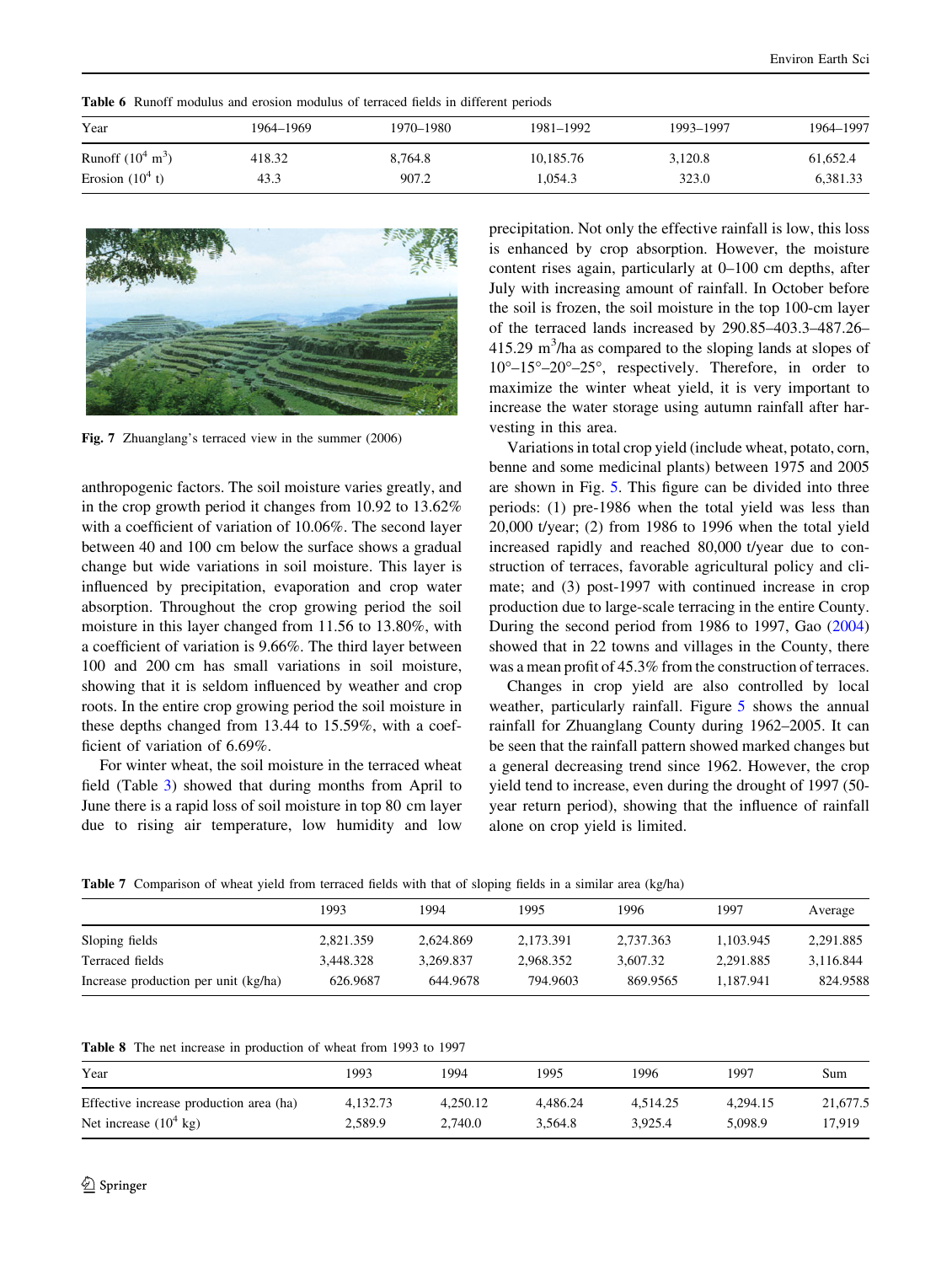<span id="page-8-0"></span>

Fig. 8 Potato planting pattern in the terraced land (2006)

In addition, the yields of the main crops (potato and wheat; Fig. [6\)](#page-6-0) before and after terracing show wide variability before 1988, followed by more steady but slowly increasing yields since 1989. The smaller changes reflect annual variability in rainfall.

The above monitoring and computational results indicate that construction of terraces and implementation of water saving measures substantially increased crop yields and help guarantee food production in the County.

### Ecological benefit

According to previous research, the runoff modulus of the sloping land in the loess plateau is about  $679 \text{ m}^3/\text{ha}$  a, and the erosion modulus is about 69.96 t/ha a. However, in the terraced land, field measurements at Puzigou and Yulingou (both in Zhuanglang County) showed that the average runoff modulus was  $15 \text{ m}^3/\text{ha}$  a and the erosion modulus is 1.23 t/ha a. Thus, the runoff modulus was reduced to 2.2% and the erosion modulus reduced to 1.8%.

According to ''The Water and Soil Conservation Comprehensive Control and Benefit Analysis Method'' (National Standard of the China [1995](#page-10-0)), we computed the ecosystem and economic benefit of terraced fields using the net benefit method. We also calculated the reduction in the runoff and erosion modulus for various periods. The results are shown in Table [6.](#page-7-0)

According to Table [6,](#page-7-0) from 1964 to 1997, the overall reduction in runoff in Zhuanglang County is  $6.16 \times$  $10^8$  m<sup>3</sup>, and the reduction in erosion is 6.381  $\times$  10<sup>7</sup> t, both as a result of the terraced land construction. According to the benefit calculation this reduction has the equivalent benefit of  $1.317 \times 10^5$  t of urea or  $7.75 \times 10^5$  t of superphosphate. Assuming that the price of urea is 1.35 Yuan/kg and the price of superphosphate is 0.56 Yuan/kg, the increased fertility benefit is RMB Yuan  $6.2 \times 10^8$ . Since 1997, the terraced land of the whole County can trap and store  $4.185 \times 10^7$  m<sup>3</sup> of water annually, and the rate of water storage is 86%. About 4.33 million tons of sediment is intercepted annually, and the retention rate is 97%. According to the water and soil conservation comprehensive control and benefit analysis method, if the intercepting sediment is worth 1 Yuan/t and stored water worth  $0.08$  Yuan/m<sup>3</sup>, then the total benefit of intercepting sediment and water is 7.678 million Yuans in the about 68,666 ha of terraced fields in Zhuanglang County. By the end of 1997, the intercepted sediment and stored water increased by a factor of 1.3 relative to 1992, which accounted for 78 and 66% of the whole County's capacity for intercepting sediment and water from terracing. This terraced land has controlled the soil erosion most effectively while raising soil's water content and fertility.

Before 1993, the forest and grassland coverage was 186 km<sup>2</sup> (or 12%) in Zhuanglang County, but terracing and furrow planting have increased this coverage to 281.09 km<sup>2</sup> (18.1%) in 1997, and 35.1% in 2005 (Fig. [7](#page-7-0)).



Fig. 9 Farmer's income per capita (Yuan) during 1985–2005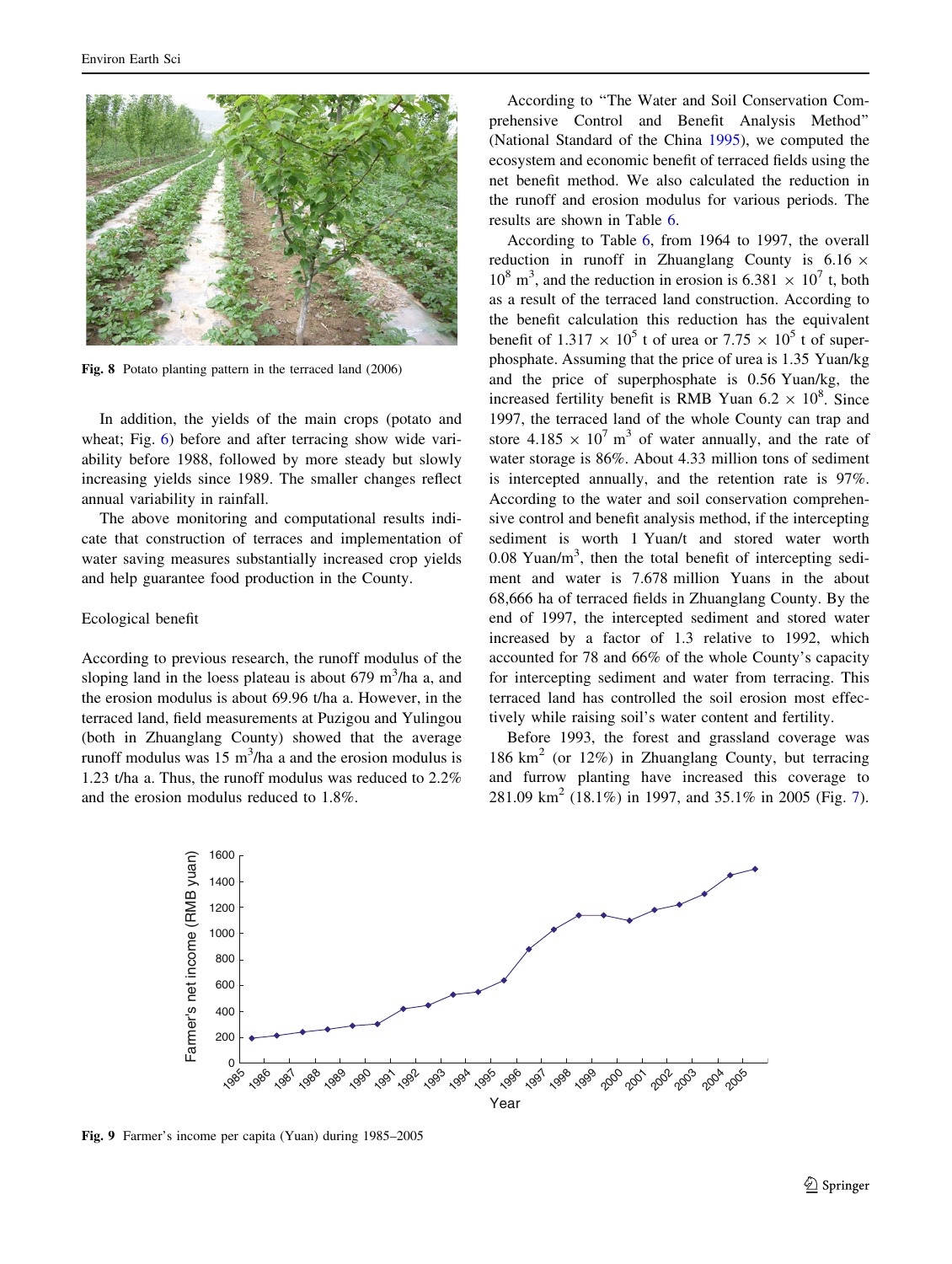<span id="page-9-0"></span>Economic benefit analysis

Using data on the wheat yield per unit area between 1993 and 1997 in Zhuanglang County, we calculated the yield of the terraced land and sloping land in similar areas, as shown in Table [7.](#page-7-0) The net increase in production is given in Table [8](#page-7-0). These figures indicate that the average yield per unit area from the terraces is 824.96 kg/ha more than that from sloping land between 1993 and 1997. Despite the drought of 1997, the increase in production is the greatest, up to 1187.94 kg/ha, which further highlights the benefits of terraced land in the arid area.

In Zhuanglang County, the construction of terraces and increased application of science and technology have changed the agricultural industry substantially, which helped provide a solid base for future development. The crops have seen further improved by introducing better varieties, machine sowing, corn germination under plastic, and pit-grown potatoes under plastic covers (Fig. [8\)](#page-8-0). Up to 2006, 4,000 ha of fruits, 666.67 ha of vegetables and 10,000 ha of merchandised potato have been established on terraces. Fruits, starch, grass and pork had formed the four major pillar industries. Furthermore, farmer's income has grown notably following the construction of terraces (Fig. [9](#page-8-0)), attaining 1,550 Yuans per capita in 2005.

According to the development index of Gansu Province (Chen 2001), the population carrying capacity of the land has increased from 195 people/ $km^2$  before terracing in Zhuanglang County to 315 people/ $km<sup>2</sup>$  after terracing. The population carrying capacity of the economy was raised from 198 to 499 people/ $km^2$ . Equivalent figures for the loess plateau are: the population carrying capacity was increased from 148 to 374 people/ $km<sup>2</sup>$ . This shows that the carrying capacity of the land has increased continuously following the land terracing in Zhuanglang County.

## **Conclusions**

The calculated results are in good agreement with experimental data, both field test and Grey model (GM) calculation show that the terraced land in the agricultural areas of the Loess Plateau tends to store and retain more water, and promote more favorable interaction of water and fertilizer, relative to sloping land. In the Loess Plateau, water scarcity makes conservation extremely important, and developing sustainable agriculture requires implementing water conservation practices. This works fully show that terrace is the primary conservation management.

Terraced fields are important for the engineering of water and soil conservation in hilly–gully loess plateau areas in arid and semi-arid regions. Terracing results show remarkable increases in soil moisture storage and soil

fertility, especially in the 40–180 cm depth. So, during the dry season, crops can absorb more water than in sloping land, thus increasing the uptake of deep moisture and reducing evaporation losses.

From the drought year 1997s crops output show that terracing has markedly increased the ability of the land to moderate the effects of natural hazards such as prolonged drought on crop yield, to reduce water and soil loss, and also increased more rainfall after harvesting in the autumn (rain season in local).

By the quantitative calculated results of the economic benefit and viewing the economic development of Zhuanglang County over the past 10 years, construction of the terraced fields has profoundly altered eco-environment and established firmer and reliable agricultural bases. Along with the improvement of the agricultural environment, the land utilization rate and unit land productivity are greatly enhanced.

So terracing has improved the basic agricultural cultivation conditions and agricultural development efficiency, established a base for sustainable agricultural development in the future, and promoting local society and economic stability in Zhuanglang County. It also provides an example for agricultural development in other arid and semi-arid regions of the world.

Acknowledgments This research was funded by West Special Project of the Ministry of Science and Technology of China (2002BA901A43). We appreciate Dr. Tangfu Xiao at the Institute of Geochemistry, Chinese Academy of Sciences for helpful discussions on the contents of this manuscript. Special thanks also go to the Center of Agricultural Experiment Station of Zhuanglang County for data sharing.

### References

- Chen JR (2001) Study of the relation between construction of all over terrace in Zhuanglang County and population bearing capacity. Soil Water Conserv China 12:26–28
- Chen L, Wei W, Fu B, Lü Y (2007) Soil and water conservation on the Loess Plateau in China: review and perspective. Prog Phys Geogr 31:389–403
- Deng JL (1992) Grey system theory course, Wuhuan: Huazhong Science and Technology University Publishing house. Chart 2:51–54
- Dijk VA, Bruijnzeel LA (2003) Terrace erosion and sediment transport model: a new tool for soil conservation planning in bench-terraced steep lands. Environ Model Softw 18:839–850
- Gao TS (2004) Disaster reduction benefit analysis of level terraced land in Zhuanglang. Gansu Agric 12:63–64 (In Chinese with English abstract)
- Hessel R (2006) Consequences of hyperconcentrated flow for process-based soil erosion modelling on the Chinese Loess Plateau. Earth Surf Proc Land 31:1100–1114
- Hsu CI, Wen YH (2000) Application of grey theory and multiobjective programming towards airline network design. Eur J Oper Res 127:44–48